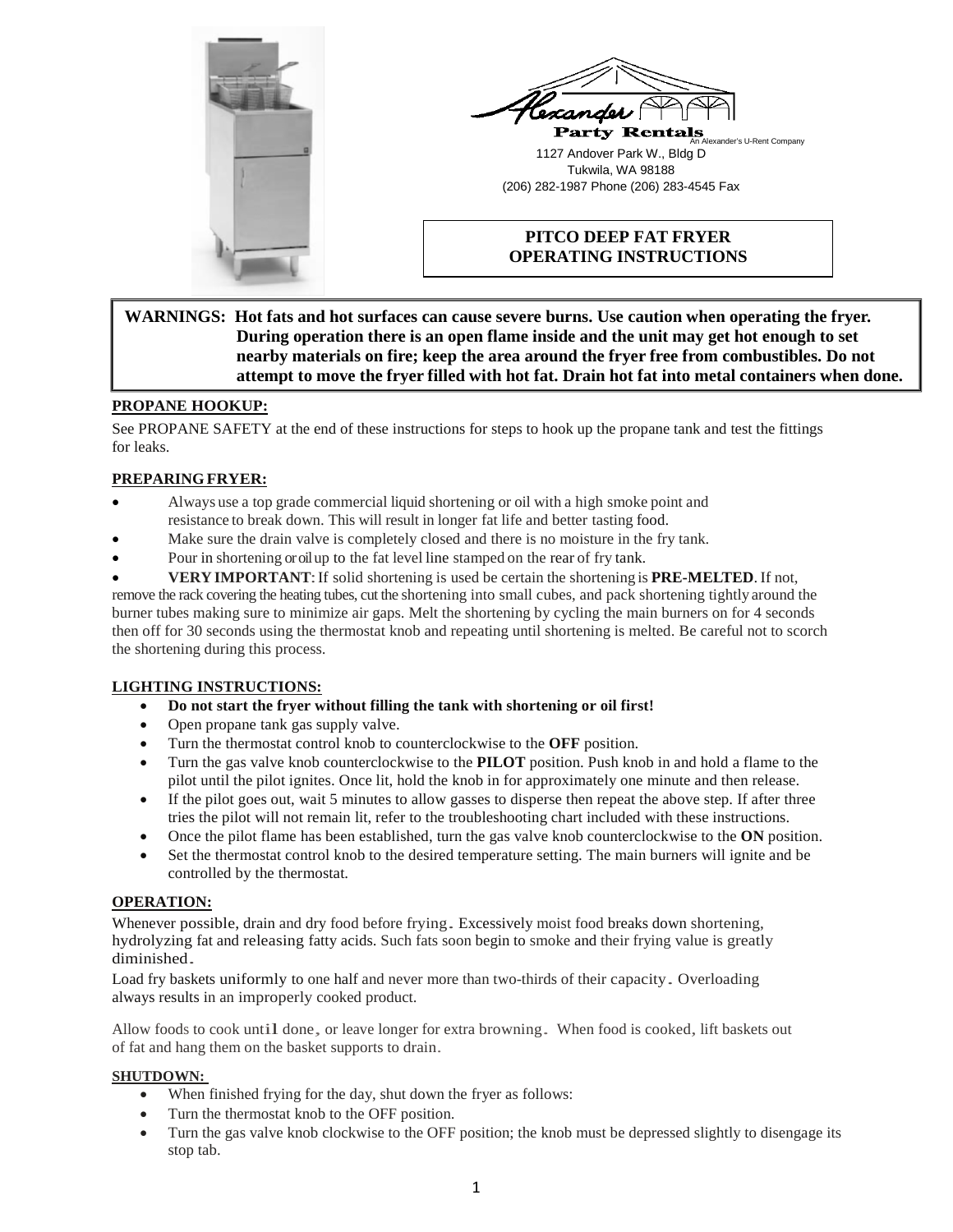- Turn off the gas valve on the propane tank and unhook the gas line from the tank.
- Wait until the shortening or oil has cooled to a working temperature, then drain into an appropriate container for re-use or disposal. Do not use glass or plastic containers to hold hot oil.

#### **TROUBLESHOOTING:**

Basic troubleshooting flow chart. Refer to this chart to correct common problems that may be encountered during the course of normal operation.